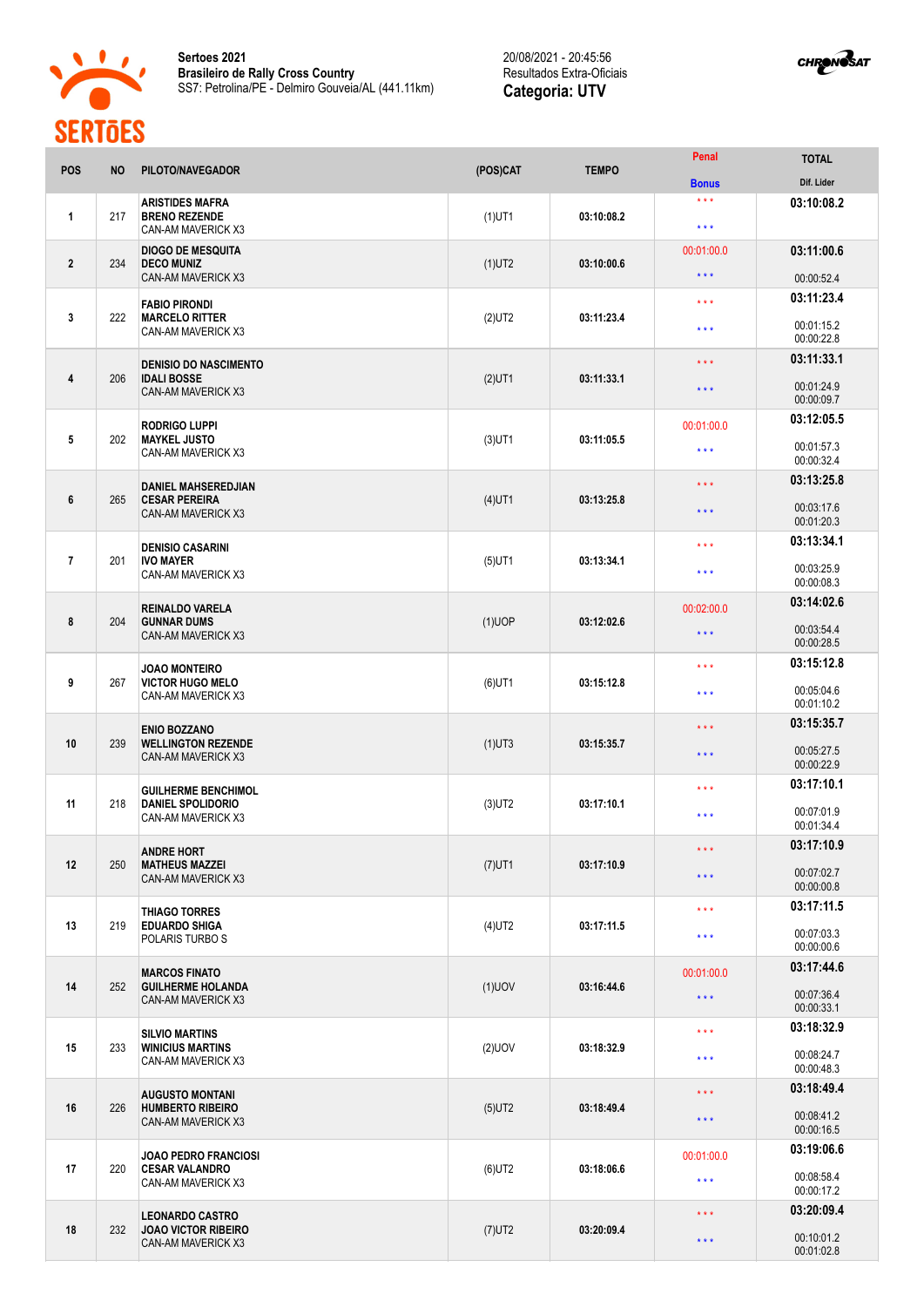| 19 | 285 | <b>JORGE WAGENFUHR</b><br><b>RODRIGO KHEZAM</b>                         | $(3)$ UOV  | 03:20:17.2 | $\star \star \star$     | 03:20:17.2               |
|----|-----|-------------------------------------------------------------------------|------------|------------|-------------------------|--------------------------|
|    |     | CAN-AM MAVERICK X3                                                      |            |            | $\star \star \star$     | 00:10:09.0<br>00:00:07.8 |
|    |     | <b>CASEY CURRIE</b>                                                     |            |            | $\star$ $\star$ $\star$ | 03:20:36.1               |
| 20 | 278 | <b>SEAN LAXON</b><br>POLARIS RZR PRO XP                                 | $(8)$ UT1  | 03:20:36.1 | $\star\star\star$       | 00:10:27.9<br>00:00:18.9 |
|    |     | <b>LUIZ CLAUDIO PARENTE</b>                                             |            |            | $\star$ $\star$ $\star$ | 03:20:54.7               |
| 21 | 275 | <b>RICARDO AMORIM</b><br>CAN-AM MAVERICK X3                             | $(4)$ UOV  | 03:20:54.7 | $\star \star \star$     | 00:10:46.5<br>00:00:18.6 |
|    |     | <b>EDU PIANO</b>                                                        |            |            | $\star$ $\star$ $\star$ | 03:21:21.7               |
| 22 | 214 | <b>SOLON MENDES</b><br>CAN-AM MAVERICK X3                               | $(2)$ UOP  | 03:21:21.7 | $\star$ $\star$ $\star$ | 00:11:13.5<br>00:00:27.0 |
| 23 | 251 | <b>EUCLIDES BENVENUTI</b><br><b>HENRY RITTER</b>                        | $(5)$ UOV  | 03:21:57.2 | $\star \star \star$     | 03:21:57.2               |
|    |     | CAN-AM MAVERICK X3                                                      |            |            | $\star \star \star$     | 00:11:49.0<br>00:00:35.5 |
| 24 | 261 | <b>RAFAEL CASSOL</b><br><b>MINAE MIYAUTI</b>                            | $(1)$ UEX  | 03:23:18.0 | $\star \star \star$     | 03:23:18.0               |
|    |     | <b>GIAFFONE EXO NB-HYBRID</b>                                           |            |            | $\star$ $\star$ $\star$ | 00:13:09.8<br>00:01:20.8 |
|    |     | <b>ALEX BUCHHEIM</b>                                                    |            |            | $\star \star \star$     | 03:23:33.6               |
| 25 | 237 | <b>MIGUEL FALCAO</b><br>CAN-AM MAVERICK X3                              | $(6)$ UOV  | 03:23:33.6 | $\star \star \star$     | 00:13:25.4<br>00:00:15.6 |
|    |     | <b>JOSE RUFINO NETO</b>                                                 |            |            | $\star$ $\star$ $\star$ | 03:23:39.0               |
| 26 | 221 | <b>JOSE ARISTOTELES FIUZA</b><br>CAN-AM MAVERICK X3                     | $(3)$ UOP  | 03:23:39.0 | $\star$ $\star$ $\star$ | 00:13:30.8<br>00:00:05.4 |
| 27 | 210 | <b>CRISTIANO BATISTA</b><br><b>ROBLEDO NICOLETTI</b>                    | $(4)$ UOP  | 03:23:47.1 | $\star \star \star$     | 03:23:47.1               |
|    |     | CAN-AM MAVERICK X3                                                      |            |            | $\star \star \star$     | 00:13:38.9<br>00:00:08.1 |
|    | 264 | <b>WILKER CAMPOS</b>                                                    |            |            | $\star$ $\star$ $\star$ | 03:25:12.5               |
| 28 |     | <b>LAURO SOBREIRA</b><br>CAN-AM MAVERICK X3                             | $(8)$ UT2  | 03:25:12.5 | $\star$ $\star$ $\star$ | 00:15:04.3<br>00:01:25.4 |
| 29 | 244 | <b>WANDER GARCEZ</b><br><b>FABIO ZELLER</b>                             | $(7)$ UOV  | 03:25:24.1 | $\star \star \star$     | 03:25:24.1               |
|    |     | CAN-AM MAVERICK X3                                                      |            |            | $\star \star \star$     | 00:15:15.9<br>00:00:11.6 |
|    |     | <b>GABRIEL CESTARI</b>                                                  |            |            | $\star$ $\star$ $\star$ | 03:25:41.2               |
| 30 | 211 | <b>JHONATAN ARDIGO</b><br>CAN-AM MAVERICK X3                            | $(9)$ UT2  | 03:25:41.2 | $\star$ $\star$ $\star$ | 00:15:33.0<br>00:00:17.1 |
| 31 | 208 | <b>LEANDRO TORRES</b>                                                   | $(5)$ UOP  |            | $\star$ $\star$ $\star$ | 03:25:43.6               |
|    |     | <b>JOAO ARENA</b><br>POLARIS TURBO S                                    |            | 03:25:43.6 | $\star \star \star$     | 00:15:35.4<br>00:00:02.4 |
|    |     | <b>THIAGO FRAGA</b>                                                     |            |            | $\star$ $\star$ $\star$ | 03:26:10.9               |
| 32 | 262 | <b>ALVARO AMARANTE</b><br>CAN-AM MAVERICK X3                            | $(2)$ UT3  | 03:26:10.9 | $\star$ $\star$ $\star$ | 00:16:02.7<br>00:00:27.3 |
|    |     | <b>LUIS CARLOS NACIF</b>                                                |            |            | $\star$ $\star$ $\star$ | 03:26:45.4               |
| 33 | 269 | <b>FAUSTO DALLAPE</b><br>CAN-AM MAVERICK X3                             | $(8)$ UOV  | 03:26:45.4 | $\star\star\star$       | 00:16:37.2<br>00:00:34.5 |
| 34 |     | <b>ARNALDO MONTEIRO</b>                                                 |            |            | $\star$ $\star$ $\star$ | 03:28:07.6               |
|    | 279 | <b>NUNO MORAIS</b><br>CAN-AM MAVERICK X3                                | $(9)$ UOV  | 03:28:07.6 | $\star$ $\star$ $\star$ | 00:17:59.4<br>00:01:22.2 |
|    |     | <b>ALLAN CESTARI</b>                                                    |            |            | $\star$ $\star$ $\star$ | 03:29:09.1               |
| 35 | 212 | <b>WEIDNER MOREIRA</b><br>CAN-AM MAVERICK X3                            | $(6)$ UOP  | 03:29:09.1 | $\star\star\star$       | 00:19:00.9<br>00:01:01.5 |
|    | 263 | <b>DALTRO MARONEZI</b><br><b>LUCIANI MARONEZI</b><br>CAN-AM MAVERICK X3 |            |            | $\star$ $\star$ $\star$ | 03:30:01.4               |
| 36 |     |                                                                         | $(10)$ UOV | 03:30:01.4 | $\star$ $\star$ $\star$ | 00:19:53.2<br>00:00:52.3 |
|    |     | <b>BRUNO LEONARDO</b>                                                   |            |            | $\star \star \star$     | 03:31:45.1               |
| 37 | 240 | PEDRO EURICO<br>CAN-AM MAVERICK X3                                      | $(3)$ UT3  | 03:31:45.1 | $\star\star\star$       | 00:21:36.9<br>00:01:43.7 |
| 38 |     | <b>GLAUBER FERNANDES</b>                                                |            |            | $\star \star \star$     | 03:32:30.4               |
|    | 266 | <b>CLAUDIA GRANDI</b>                                                   | $(4)$ UT3  | 03:32:30.4 |                         |                          |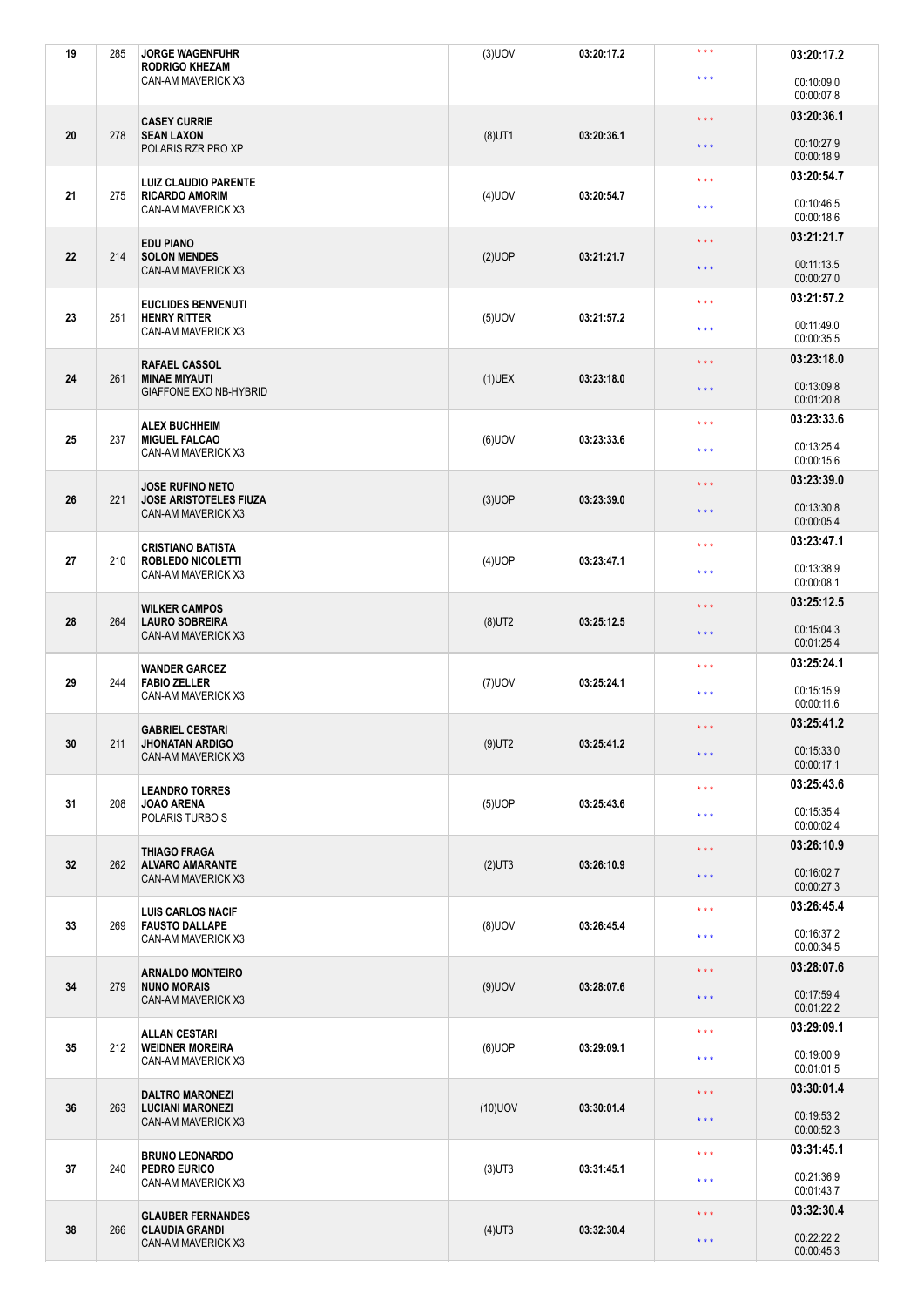| 39 | 271 | <b>FILIPE CAMEIRINHA</b><br><b>NUNO MIGUEL FERNANDES</b>                 | $(9)$ UT1  | 03:18:28.6          | 00:15:00.0              | 03:33:28.6               |
|----|-----|--------------------------------------------------------------------------|------------|---------------------|-------------------------|--------------------------|
|    |     | CAN-AM MAVERICK X3                                                       |            |                     | $\star\star\star$       | 00:23:20.4<br>00:00:58.2 |
|    |     | <b>GUSTAVO ZANFORLIN</b>                                                 |            |                     | 00:15:00.0              | 03:33:54.0               |
| 40 | 235 | <b>ANDRE MUNHOZ</b><br>CAN-AM MAVERICK X3                                | $(10)$ UT2 | 03:18:54.0          | $\star \star \star$     | 00:23:45.8<br>00:00:25.4 |
|    |     | PEDRO MAC DOWELL                                                         |            |                     | $\star \star \star$     | 03:33:58.8               |
| 41 | 257 | <b>CAIO SPOLIDORIO</b><br>CAN-AM MAVERICK X3                             | $(5)$ UT3  | 03:33:58.8          | $\star \star \star$     | 00:23:50.6<br>00:00:04.8 |
|    |     | <b>DANIEL GONCALVES</b>                                                  |            |                     | 00:02:00.0              | 03:34:47.4               |
| 42 | 247 | <b>MARCELO CARESTIATO</b><br>CAN-AM MAVERICK X3                          | $(11)$ UOV | 03:32:47.4          | $\star$ $\star$ $\star$ | 00:24:39.2<br>00:00:48.6 |
|    |     | <b>JOAO DIAS</b>                                                         |            |                     | 00:15:00.0              | 03:35:21.6               |
| 43 | 272 | <b>JOAO FILIPE</b><br>CAN-AM MAVERICK X3                                 | $(10)$ UT1 | 03:20:21.6          | $\star \star \star$     | 00:25:13.4<br>00:00:34.2 |
| 44 | 243 | <b>LELIO CARNEIRO</b><br><b>WEBERTH MOREIRA</b>                          |            |                     | $\star \star \star$     | 03:36:09.5               |
|    |     | CAN-AM MAVERICK X3                                                       | $(6)$ UT3  | 03:36:09.5          | $\star \star \star$     | 00:26:01.3<br>00:00:47.9 |
|    |     | <b>GILVANDO BARBOSA</b>                                                  |            |                     | $\star \star \star$     | 03:37:22.7               |
| 45 | 281 | <b>GEORGE HAMILTON</b><br>CAN-AM MAVERICK X3                             | $(7)$ UT3  | 03:37:22.7          | $\star \star \star$     | 00:27:14.5<br>00:01:13.2 |
|    |     | <b>JOHN MONTEATH</b>                                                     |            |                     | $\star\star\star$       | 03:38:29.1               |
| 46 | 238 | <b>PAULO MEDINA</b><br>CAN-AM MAVERICK X3                                | $(11)$ UT2 | 03:38:29.1          | $\star \star \star$     | 00:28:20.9<br>00:01:06.4 |
|    |     | <b>RICARDO MARIOTTI</b>                                                  |            |                     | $\star \star \star$     | 03:40:59.0               |
| 47 | 268 | <b>GABRIEL BISSOTTO</b><br>CAN-AM MAVERICK X3                            | $(12)$ UOV | 03:40:59.0          | $***$                   | 00:30:50.8<br>00:02:29.9 |
|    |     | <b>NELSON PIQUET</b>                                                     |            |                     | $\star \star \star$     | 03:41:33.1               |
| 48 | 224 | <b>FLAVIO FRANCA</b><br>CAN-AM MAVERICK X3                               | $(12)$ UT2 | 03:41:33.1          | $\star \star \star$     | 00:31:24.9<br>00:00:34.1 |
|    |     | <b>EDUARDO TEIXEIRA</b>                                                  |            | $***$               | 03:43:30.1              |                          |
| 49 | 284 | <b>TULIO TANIGUCHI</b><br>CAN-AM MAVERICK X3                             | $(13)$ UOV | 03:43:30.1          | $\star \star \star$     | 00:33:21.9<br>00:01:57.0 |
|    |     | <b>FABRICIO GOMES</b>                                                    |            |                     | $\star \star \star$     | 03:43:39.5               |
| 50 | 288 | THAYS AMELIA<br>CAN-AM MAVERICK X3                                       | $(8)$ UT3  | 03:43:39.5          | $\star$ $\star$ $\star$ | 00:33:31.3<br>00:00:09.4 |
|    |     | <b>MARKUS DE WIT</b>                                                     |            |                     | 00:15:00.0              | 03:46:01.1               |
| 51 | 215 | <b>GIOVANI BORDIN</b><br>CAN-AM MAVERICK X3                              | $(13)$ UT2 | 03:31:01.1          | $\star\star\star$       | 00:35:52.9<br>00:02:21.6 |
|    |     | <b>LEANDRO FRACASSI</b>                                                  |            |                     | $\star$ $\star$ $\star$ | 03:46:49.4               |
| 52 | 253 | <b>EDU COSTA</b><br>CAN-AM MAVERICK X3                                   | $(9)$ UT3  | 03:46:49.4          | $\star$ $\star$ $\star$ | 00:36:41.2<br>00:00:48.3 |
|    |     | RICARDO CABRAL                                                           |            |                     | $\star \star \star$     | 03:47:42.4               |
| 53 | 287 | PAULO CAMPELO<br>CAN-AM MAVERICK X3                                      | $(14)$ UT2 | 03:47:42.4          | $***$                   | 00:37:34.2<br>00:00:53.0 |
|    |     | <b>HELENA DEYAMA</b>                                                     |            |                     | $\star$ $\star$ $\star$ | 03:49:26.3               |
| 54 | 248 | <b>CRISTINA POSSETTI</b><br>CAN-AM MAVERICK X3                           | $(14)$ UOV | 03:49:26.3          | $\star$ $\star$ $\star$ | 00:39:18.1<br>00:01:43.9 |
|    |     | <b>CARLOS EDUARDO MELO</b>                                               |            | $\star \star \star$ | 03:50:46.2              |                          |
| 55 | 241 | <b>GEORGE MARTINS</b><br>CAN-AM MAVERICK X3                              | $(7)$ UOP  | 03:50:46.2          | $\star\star\star$       | 00:40:38.0<br>00:01:19.9 |
|    |     | LUIS TIBURCIO DE MELO<br><b>ARTUR TEIXEIRA</b><br>CAN-AM MAVERICK X3     | $(15)$ UT2 |                     | $\star$ $\star$ $\star$ | 03:50:50.2               |
| 56 | 223 |                                                                          |            | 03:50:50.2          | $\star$ $\star$ $\star$ | 00:40:42.0<br>00:00:04.0 |
|    |     | <b>MARCELO WEYNE</b>                                                     |            |                     | $\star \star \star$     | 03:52:51.3               |
| 57 | 286 | <b>ANDRE BALLA</b><br>CAN-AM MAVERICK X3                                 | $(15)$ UOV | 03:52:51.3          | $\star\star\star$       | 00:42:43.1<br>00:02:01.1 |
|    |     | <b>MARYO KEMPES</b><br><b>JOSE DE DEUS BARBOSA</b><br>CAN-AM MAVERICK X3 | $(10)$ UT3 |                     | 00:15:00.0              | 03:52:54.2               |
| 58 | 255 |                                                                          |            | 03:37:54.2          | $\star$ $\star$ $\star$ | 00:42:46.0<br>00:00:02.9 |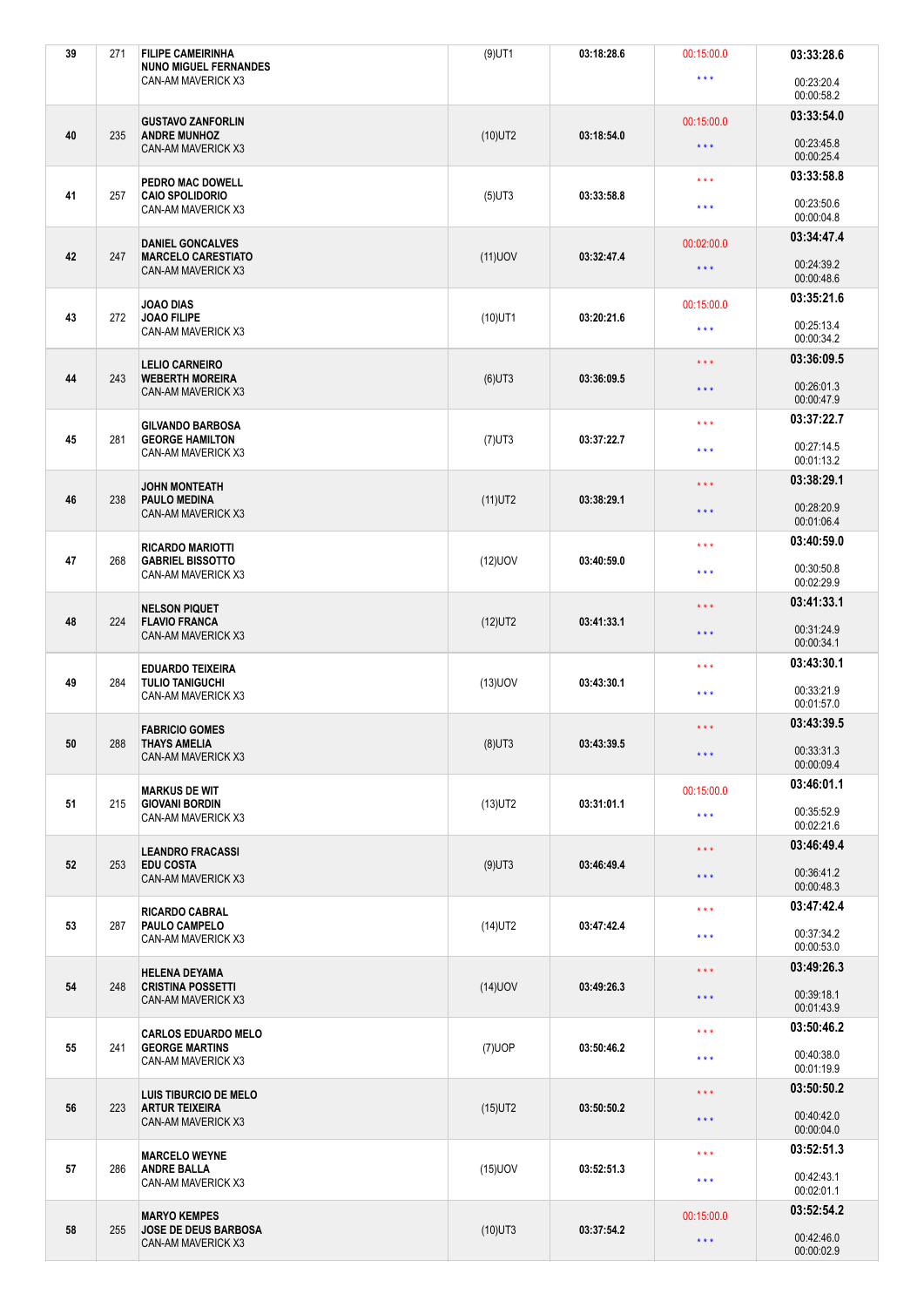|    | 256 | PEDRO HENRIQUE TEIXEIRA<br>PAULO HENRIQUE COSTA       | $(11)$ UT3 | 03:38:41.2 | 00:15:00.0              | 03:53:41.2               |
|----|-----|-------------------------------------------------------|------------|------------|-------------------------|--------------------------|
|    |     | CAN-AM MAVERICK X3                                    |            |            | $\star \star \star$     | 00:43:33.0<br>00:00:47.0 |
|    |     | PAULO CLOSS                                           |            |            | $\star \star \star$     | 03:55:01.6               |
| 60 | 276 | <b>PAULO EDGAR CLOSS</b><br>CAN-AM MAVERICK X3        | $(16)$ UOV | 03:55:01.6 | $\star$ $\star$ $\star$ | 00:44:53.4<br>00:01:20.4 |
|    |     | <b>MATHEUS GERMINIANI</b>                             |            |            | $\star \star \star$     | 03:55:13.7               |
| 61 | 227 | <b>JOAO SCHNORNBERGER</b><br>CAN-AM MAVERICK X3       | $(12)$ UT3 | 03:55:13.7 | $\star \star \star$     | 00:45:05.5<br>00:00:12.1 |
|    |     | <b>LEONARDO ISHIZUKA</b>                              |            |            | $\star \star \star$     | 03:58:13.9               |
| 62 | 291 | <b>CLAUDIO BIENEMANN</b><br><b>CAN-AM MAVERICK X3</b> | $(13)$ UT3 | 03:58:13.9 | $\star$ $\star$ $\star$ | 00:48:05.7<br>00:03:00.2 |
|    | 280 | <b>ITALO SANTIAGO</b>                                 |            | 03:58:49.7 | $\star \star \star$     | 03:58:49.7               |
| 63 |     | <b>LINCOLN DIEGO CIRQUEIRA</b><br>CAN-AM MAVERICK X3  | $(14)$ UT3 |            | $\star \star \star$     | 00:48:41.5<br>00:00:35.8 |
| 64 | 249 | <b>CHRISTIAN KLAWA</b><br><b>RICARDO DE CASTRO</b>    | $(16)$ UT2 | 04:05:04.4 | $\star \star \star$     | 04:05:04.4               |
|    |     | CAN-AM MAVERICK X3                                    |            |            | $\star \star \star$     | 00:54:56.2<br>00:06:14.7 |
|    | 270 | ROBERTO VILELA FRANCA<br><b>ROSANA DE LIMA SOARES</b> |            |            | 00:15:00.0              | 04:06:17.7               |
| 65 |     | CAN-AM MAVERICK X3                                    | $(15)$ UT3 | 03:51:17.7 | $\star \star \star$     | 00:56:09.5<br>00:01:13.3 |
|    |     | <b>FREDERICO MACEDO</b>                               |            |            | $\star \star \star$     | 04:09:57.7               |
| 66 | 289 | <b>NICKOLAS POMBO</b><br>GIAFFONE EXO NB-HYBRID       | $(2)$ UEX  | 04:09:57.7 | $\star \star \star$     | 00:59:49.5<br>00:03:40.0 |
|    |     | <b>WAGNER JOVENAL</b>                                 |            |            | 00:15:00.0              | 04:20:34.8               |
| 67 | 242 | <b>FLAVIO TOLEDO</b><br>CAN-AM MAVERICK X3            | $(16)$ UT3 | 04:05:34.8 | $\star \star \star$     | 01:10:26.6<br>00:10:37.1 |
|    |     | <b>DANIEL MASILI GOMES</b>                            |            |            | 00:15:00.0              | 04:36:46.1               |
| 68 | 290 | <b>HELDER SIQUEIRA</b><br>CAN-AM MAVERICK X3          | $(17)$ UOV | 04:21:46.1 | $\star$ $\star$ $\star$ | 01:26:37.9<br>00:16:11.3 |
|    |     | JOSE DAGOBERTO DE MELO                                |            |            | $\star \star \star$     | 04:39:18.9               |
| 69 | 274 | <b>HUGO DE ARAUJO</b><br>CAN-AM MAVERICK X3           | $(17)$ UT2 | 04:39:18.9 | $\star \star \star$     | 01:29:10.7<br>00:02:32.8 |
|    |     |                                                       |            |            |                         | 04:45:11.6               |
|    |     | <b>PEDROQUEIROLO</b>                                  |            |            | 00:35:00.0              |                          |
| 70 | 260 | <b>GUILHERME TROMBINI</b><br>CAN-AM MAVERICK X3       | $(8)$ UOP  | 04:10:11.6 | $\star \star \star$     | 01:35:03.4<br>00:05:52.7 |
|    |     | <b>CAROLINA HANISCH</b>                               |            |            | $\star \star \star$     | 05:13:20.8               |
| 71 | 282 | <b>CAMILA HANISCH</b><br>CAN-AM MAVERICK X3           | $(18)$ UT2 | 05:13:20.8 | $\star \star \star$     | 02:03:12.6<br>00:28:09.2 |
|    |     | <b>RICARDO FRAGNANI</b>                               |            |            | 05:00:00.0              | 10:30:00.0               |
| 72 | 258 | <b>FERNANDO HENRIQUE BETTIN</b><br>CAN-AM MAVERICK X3 | $(17)$ UT3 | 05:30:00.0 | $\star \star \star$     | 07:19:51.8<br>05:16:39.2 |
|    |     | <b>EDUARDO MARINI</b>                                 |            |            | 05:45:00.0              | 11:15:00.0               |
| 73 | 273 | <b>GABRIEL MARTINS</b><br>CAN-AM MAVERICK X3          | $(19)$ UT2 | 05:30:00.0 | $\star\star\star$       | 08:04:51.8<br>00:45:00.0 |
|    |     | <b>ALEXANDRE MIGUEL</b>                               |            |            | 05:45:00.0              | 11:15:00.0               |
| 74 | 277 | <b>FAUSTO MOTA</b><br>CAN-AM MAVERICK X3              | $(11)$ UT1 | 05:30:00.0 | $\star\star\star$       | 08:04:51.8<br>00:00:00.0 |
|    |     | KAIQUE BENTIVOGLIO                                    |            |            | 05:45:00.0              | 11:15:00.0               |
| 75 | 213 | <b>ARMANDO MIRANDA</b><br>POLARIS RZR PRO XP          | $(20)$ UT2 | 05:30:00.0 | $***$                   | 08:04:51.8<br>00:00:00.0 |
|    |     | <b>MIGUEL MARIOTTI</b>                                |            |            | 05:45:00.0              | 11:15:00.0               |
| 76 | 245 | <b>CLAUDIO RIESER</b><br>CAN-AM MAVERICK X3           | $(18)$ UT3 | 05:30:00.0 | $\star$ $\star$ $\star$ | 08:04:51.8<br>00:00:00.0 |
|    |     | <b>RICARDO GALLI</b>                                  |            |            | 05:45:00.0              | 11:15:00.0               |
| 77 | 259 | <b>ARTHUR GOMES CARNEIRO</b><br>CAN-AM MAVERICK X3    | $(19)$ UT3 | 05:30:00.0 | $\star\star\star$       | 08:04:51.8<br>00:00:00.0 |
| 78 | 230 | <b>VINICIUS CASTRO</b><br><b>ROGERIO ALMEIDA</b>      | $(21)$ UT2 | 05:30:00.0 | 05:45:00.0              | 11:15:00.0               |